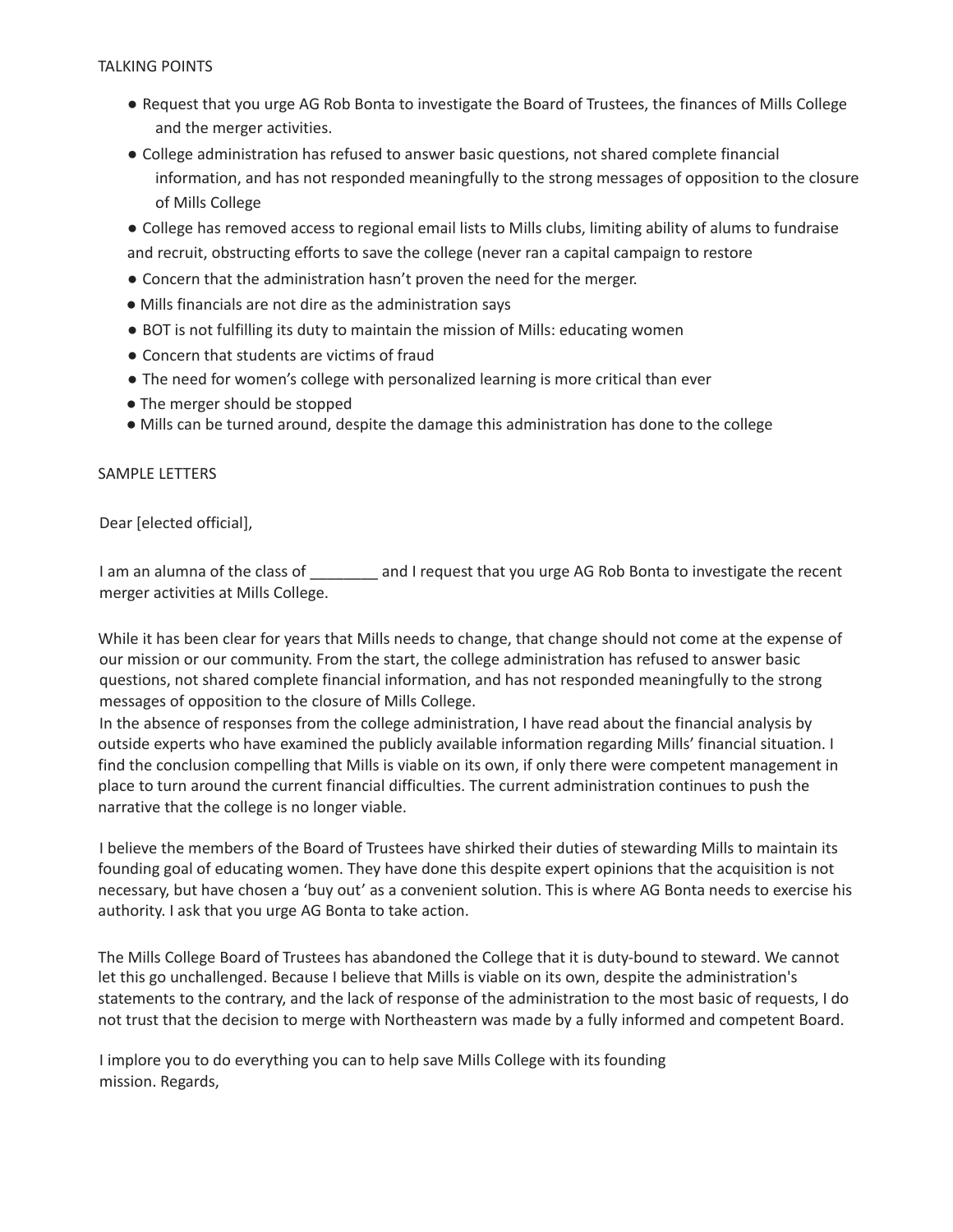California Department of Justice Attn: Attorney General Rob Bonta 1300 I Street Sacramento, CA 95814-2919

September 21, 2021

Dear Attorney General Bonta,

Today, I come to you with an extremely important request for California: saving Mills College, a 169-year-old state treasure, and one of the few remaining Historically Women's Colleges, and where you have, on occasion, taught classes.

Recently, the Mills College Board of Trustees, under the direction of current President Beth Hillman, took an ill-advised vote allowing Mills to be acquired by Northeastern University, an international educational conglomerate with a history of buying up small liberal arts colleges and turning them into satellite campuses as copies of itself with no trace left of the formers' individual identities or culture. I, and many in the larger Mills Community, believe this to be a tremendous mistake.

The truth is that this so-called "merger" between Mills College and Northeastern University is deeply flawed, and you, as Attorney General, have the power to stop it. You can and should take steps to replace current officers and trustees of the College as part of an overall effort to stabilize the College and put it back on the path to sustainability, protecting Mills and enabling it to continue in its present mission for many years to come. At the very least, it is your duty to investigate the situation. The Save Mills College Coalition sent you a legal memo to this effect but have heard nothing in response. I strongly urge you to move forward on that request immediately, and if you cannot be impartial (due to your personal connection to President Hillman and to other entities related to Mills), please recuse yourself and assign an Assistant Attorney General to perform the investigation. Time is of the essence, as the closure of this shady deal draws nearer every day.

I thank you for your time and attention, and I look forward to hearing from you soon.

Sincerely,

Angela Adams DeMoss Master of Arts, English Mills College, Class of '99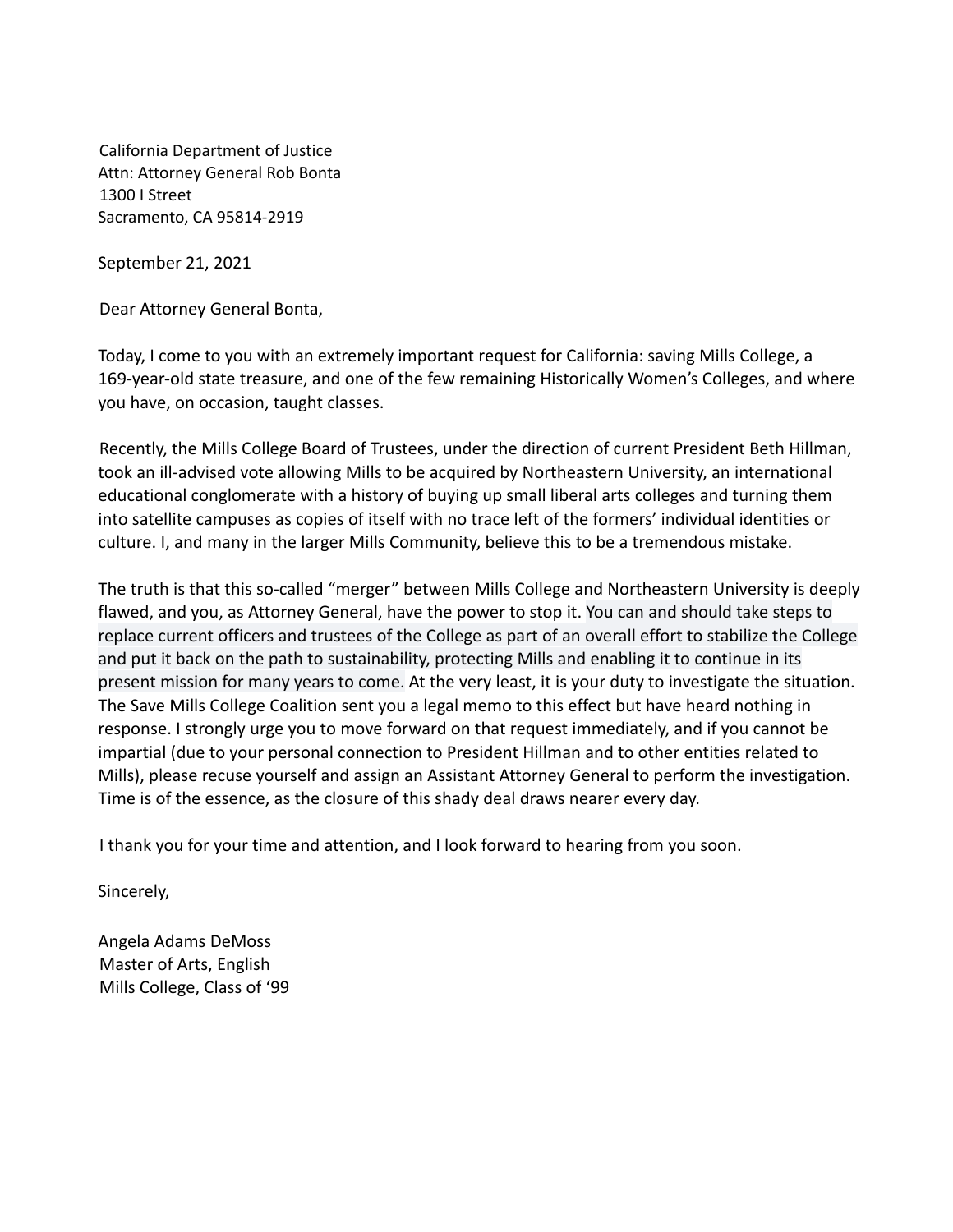Governor Gavin Newsom 1303 10th Street, Suite 1173 Sacramento, CA 95814

Dear Governor Newsom,

Today, I come to you with a request extremely important here in California. You may have seen a full-page, colorful ad in the *San Francisco Chronicle* last month with a photo of a belltower, some footprints, and messages such as "Say No to Northeastern" and "Follow the Money." Governor, those messages are about saving Oakland's 169-year-old Mills College, a state treasure, and one of the few remaining Historically Women's Colleges.

Recently, the Mills College Board of Trustees, under the direction of current Mills President Elizabeth Hillman, took an ill-advised vote allowing Mills to be acquired by Northeastern University, an international educational conglomerate with a history of buying up small liberal arts colleges and turning them into satellite campuses as copies of itself with no trace left of the formers' individual identities or culture. I, and many in the larger Mills Community, believe this to be a tremendous mistake.

The truth is that this so-called "merger" between Mills College and Northeastern University is deeply flawed, and the Attorney General, Rob Bonta, has the power to stop it. He can and should take steps to replace current officers and trustees of the College as part of an overall effort to stabilize the College and put it back on the path to sustainability, protecting Mills and enabling it to continue in its present mission for many years to come. At the very least, it is his duty to investigate the situation. The Save Mills College Coalition has sent him a legal memo to this effect but has yet to hear a response. Please urge AG Bonta to move forward on that request immediately, and if he cannot be impartial (due to his personal connection to President Hillman and to other entities related to Mills), he should recuse himself and assign an Assistant Attorney General to perform the investigation. Time is of the essence, as the closure of this shady deal draws nearer every day.

As the *Chronicle* ad stated, Governor Newsom, "California needs you. California needs Mills. Mills needs YOU!" I thank you for your time and attention, and I look forward to hearing from you soon.

Sincerely,

Angela Adams DeMoss Master of Arts, English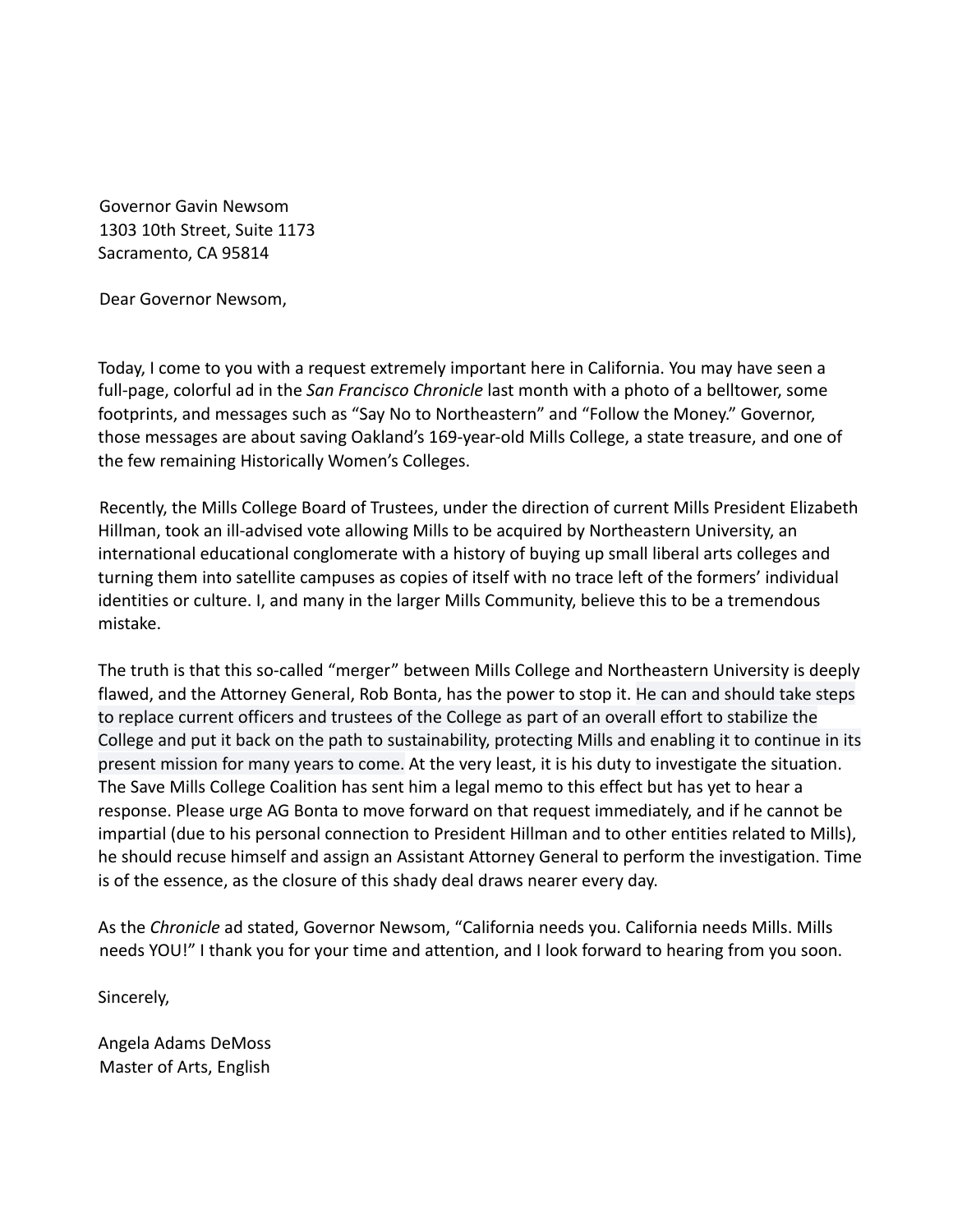I am writing to you with an urgent plea to help Save Mills College. The current Mills administration has pushed a so-called "merger" with Northeastern University in haste and secrecy. It is an acquisition in which Northeastern would receive Mills donor base, valuable real estate, and art collections for very little in return. Research done by many from within the Mills community and from outside experts has shown the college to be financially salient with a healthy endowment. Mills does not need to end its degree-granting history for financial reasons. For more expert financial analysis, please see the article by Dr. Matthew D. Hendricks, Chair of the University of Tulsa Dept. of Economics, in his American Prospects article: [bit.ly/MillsFinances](http://bit.ly/MillsFinances)

Mills has historically sent its students out into the community and world with courage, flexibility, creativity, and broadness of thought to make change in all fields, which comes from the gift of a liberal arts training, a totally different curriculum from Northeastern. Mills is proud of its success in closing equity gaps - by accepting 65% students of color, achieving a people of color faculty majority, welcoming all women and transgender students, supporting low-income families, and offering tuition at close to half of that of Northeastern.

Mills needs your help *urgently*. The acquisition is set to occur in less than two months, July 1, 2022. We call on you to do everything you can to help save Mills College. Please urge California Attorney General Rob Bonta to investigate the recent acquisition activities at Mills College and the Mills' leadership's breach of fiduciary duties to the College and beyond.

With great appreciation for your time your efforts to help out,

Name Email Phone Number **Address**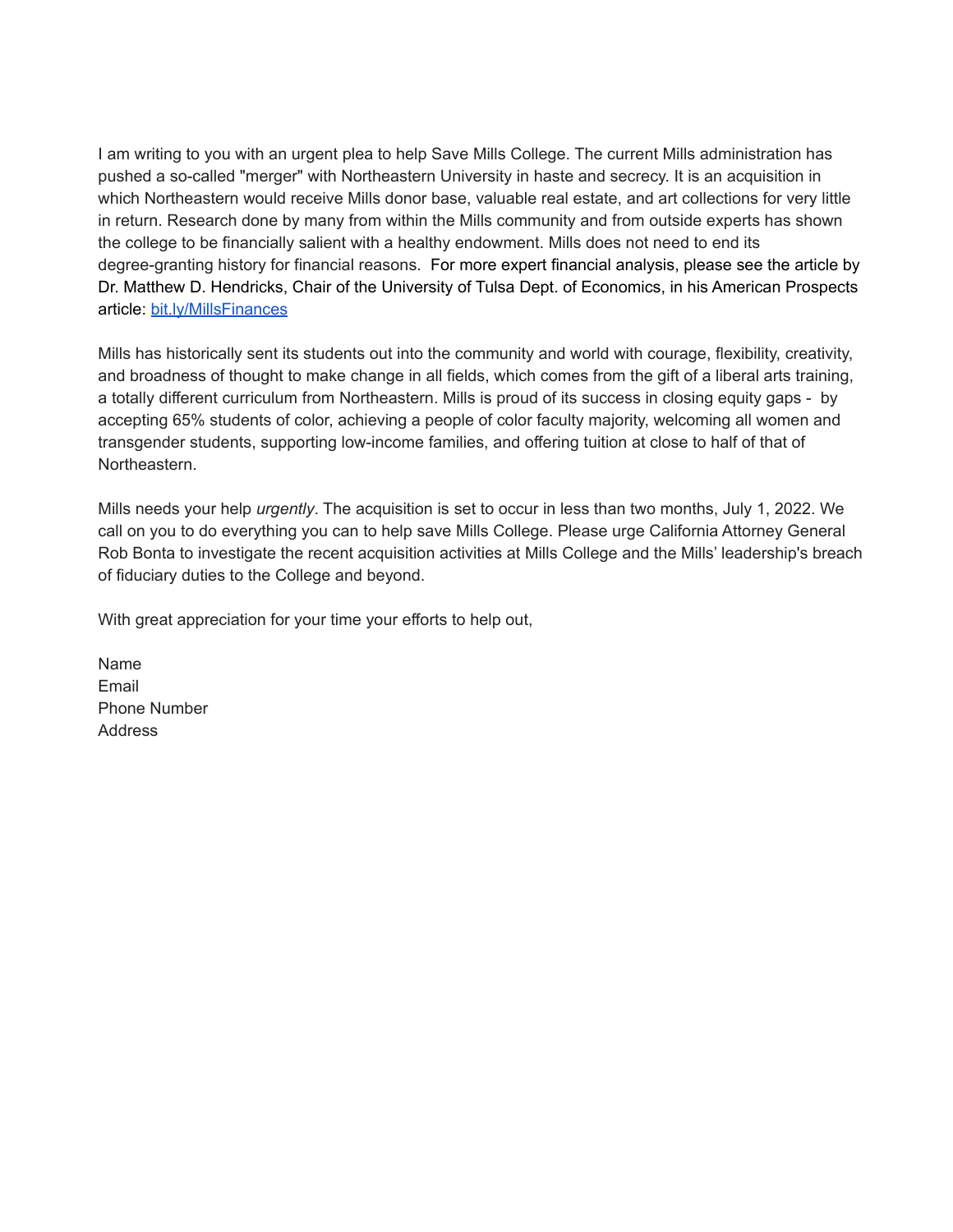## April 14, 2022

I am writing as an alumna of Mills College 1975. Boston's Northeastern University plans to acquire Mills College in Oakland, CA. This so-called "merger" violates the Mills College charter to educate women in perpetuity. Northeastern is co-ed and has a history of dismantling the colleges that it acquires.

Mills is a liberal arts women's college founded 170 years ago in 1852. It currently serves a student body of about 900 students, including a co-Ed graduate school. Mills enrolls about 50% women of color and includes students who are non-traditional age and first in family college attendees. It emphasizes excellence in academics, ranking high in college ratings with a student-teacher ratio of 7:1. It has an extraordinary art collection and a beautiful campus of 135 acres in the foothills of Oakland, CA. The combined value of the land and art is beyond \$1 billion, which raises serious questions about the Northeastern merger terms.

Mills College is being sold in a rushed, secretive, and questionable manner by President Beth Hillman to Northeastern. Hillman claims that financial problems are insurmountable and necessitate the sale/dissolution of the school. This is not true. Mills Debt to Endowment Ratio is only 15%, compared to Northeastern, whose debt-to-endowment ratio is an astronomical 128%! For more expert financial analysis, please see the article by Dr. Matthew D. Hendricks, Chair of the University of Tulsa Dept. of Economics, in his American Prospects article: [bit.ly/MillsFinances](http://bit.ly/MillsFinances)

The US Department of Education's financial education score rates the fiscal health of all educational institutions receiving Title IV funding. The data for Mills College shows a school that, while not at its financial peak, is certainly not in an endangered financial category. Our calculations show that for FY 2017 through 2020, the average score for almost 1700 reporting non-profit institutions was 2.4. In 2019, according to this particular ratings system, Mills College was at 2.3. We believe this shows that the US Department of Education is being seriously misled by this hasty, secretive "merger," which will kill an historic, culturally vibrant, and societally important institution.

This acquisition is a tragic loss of a distinguished and unique liberal arts college that serves women and women of color with a 170-year history of excellence. I wish to make you aware of this troubling acquisition and respectfully ask that you look into this "merger" and take steps to stop it. Mills is proud of its success in closing equity gaps - by accepting 65% students of color, achieving a people of color faculty majority,